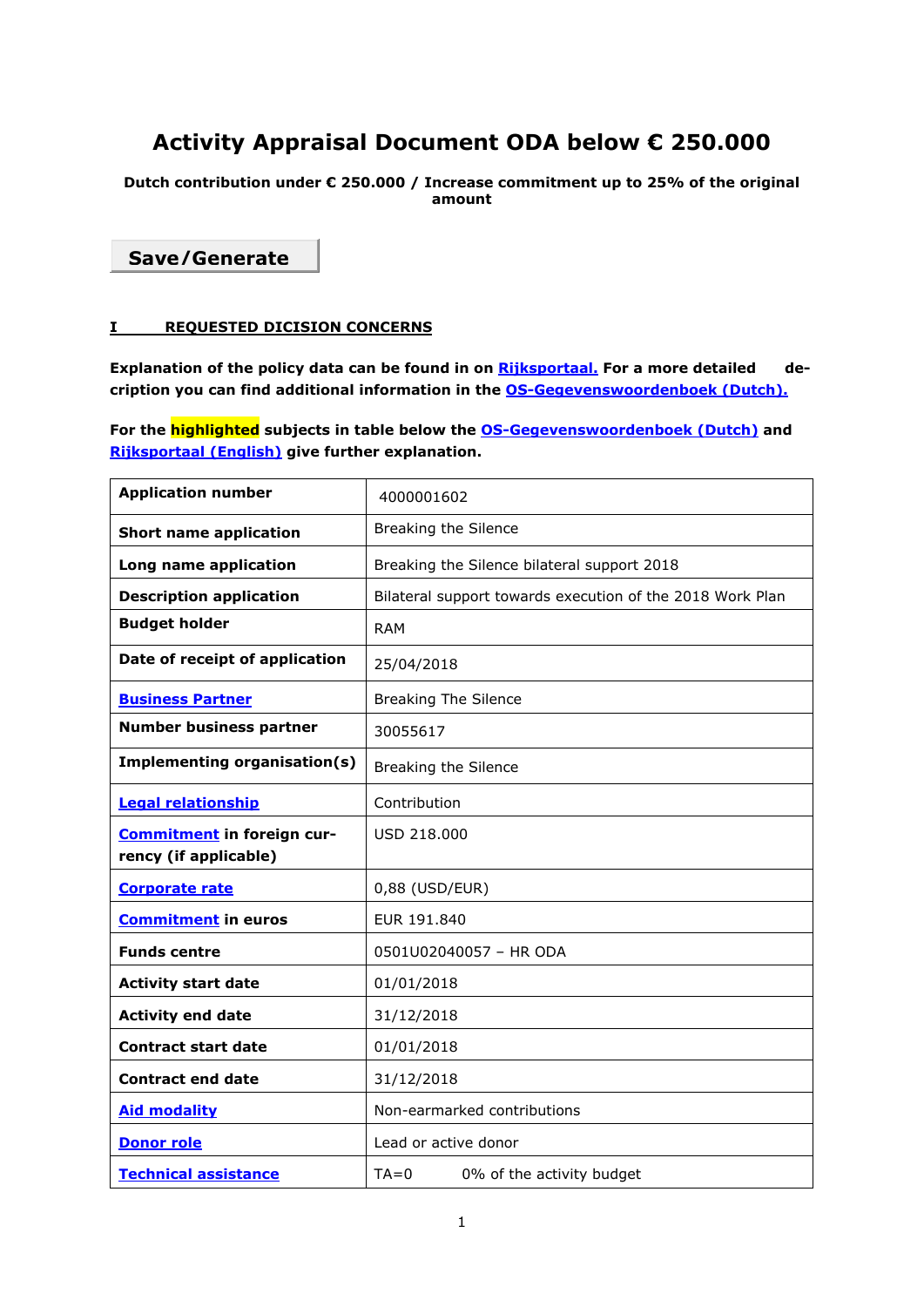| <b>Beneficiary's country/region</b>                                                                                                      | Palestinian Territories                                                                                                                                                                                                                                                                                                                                                                                          |                             |                    |
|------------------------------------------------------------------------------------------------------------------------------------------|------------------------------------------------------------------------------------------------------------------------------------------------------------------------------------------------------------------------------------------------------------------------------------------------------------------------------------------------------------------------------------------------------------------|-----------------------------|--------------------|
| Countries within the region (if<br>applicable)                                                                                           | Palestinian Territories                                                                                                                                                                                                                                                                                                                                                                                          |                             |                    |
| <b>Location within the country</b><br>(be as specific as possible)                                                                       | Territory                                                                                                                                                                                                                                                                                                                                                                                                        | Name of<br>loca-<br>tion(s) | West Bank and Gaza |
| <b>CRS Code</b>                                                                                                                          | 15160 Human Rights                                                                                                                                                                                                                                                                                                                                                                                               |                             |                    |
| <b>Policy marker weight is 'prin-</b><br>cipal' (no minimum or maxi-<br>mum amount)                                                      | 10.2.24 Democr PD/GG                                                                                                                                                                                                                                                                                                                                                                                             |                             |                    |
| Policy marker weight is 'sig-<br>nificant' (no minimum or<br>maximum amount)                                                             | 10.2.29 Ondrzk                                                                                                                                                                                                                                                                                                                                                                                                   |                             |                    |
| <b>Special pledges made by the</b><br><b>Minister or State Secretary /</b><br>and/ or special marks regard-<br>ing sensitive information | Minister has announced bilateral support to Israeli and Pal-<br>estinian human rights NGO's active in oPT during parliamen-<br>tary debate of 19 April 2018.<br>D'66 (Sjoerdsma) has specifically requested Dutch support<br>for BtS in a parliamentary debate in November 2018, which<br>has been positively responded to in general terms by M.<br>Project does not contain sensitive, non-public information. |                             |                    |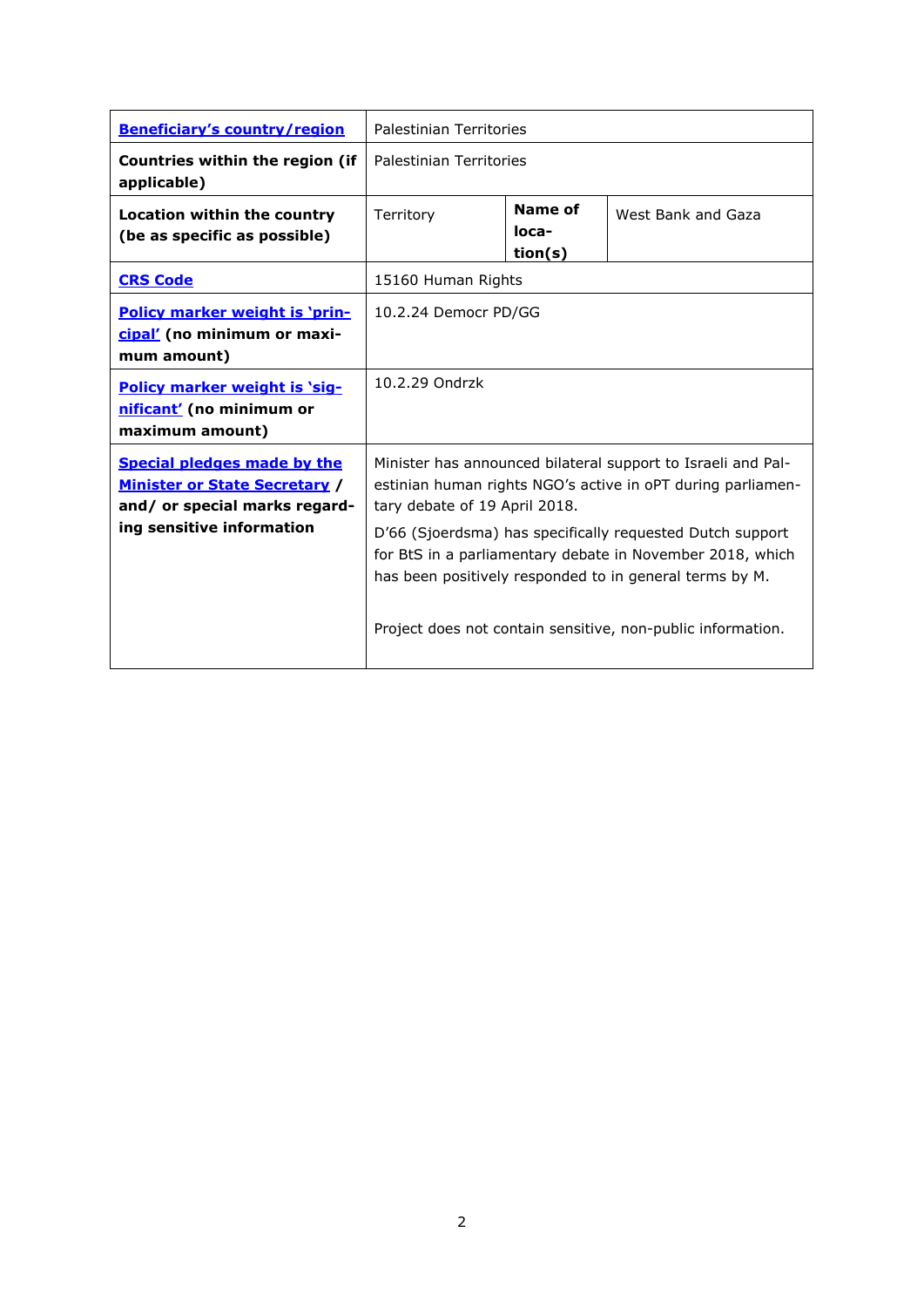# **II. APPRAISAL OF THE ACTIVITY**

### **Overall considerations to the project**

Bilateral strategic support for the organizational work plan 2018 of **Breaking the Silence** (BTS), as part of bilateral support to a total of seven Palestinian and Israeli human rights NGO's active in the Palestinian Territories, succeeds Dutch support, until December 2017, to human rights NGO's through the Secretariat for Human Rights and International Humanitarian Law ('Human Rights Secretariat'). In the HR Secretariat, four donors (Switzerland, Sweden (lead), Denmark and the Netherlands) supported 24 organizations (23 after termination of support to WATC), through a mechanism of pooled funding, implemented by a third party (Niras Natura AB in cooperation with Birzeit University). Due to diverging positions of the four donor countries, the HR Secretariat was not extended or renewed after the end date of 31 December 2017. Upon finalization of the HR Secretariat, there was no political will amongst a minimum of three donor countries to continue in a pooled fund. Opportunity to do so continues to be explored over the next months, but as the deliberations take much time, 2018 was defined as a bridge year, in which each donor would support a number of organizations in a –as much as possible- coordinated manner, to provide stability and continuity to the human rights sector.

Coordination amongst the four donors -who to support which organizations in 2018 - and the approval process in The Hague has only recently been concluded (April 2018). For this reason contracts can only be entered into starting May 2018, but will be backdated to cover all of 2018 (January- December).

# **2.1 Contribution made by the activity to BZ policy objectives (policy relevance)**

# **2.1.1 General**

The budget holder has drawn up an annual plan, on the basis of its MASP, in the context of the annual planning cycle.

BTS has drawn up a multi-annual strategic plan and an annual plan, in the context of the annual planning cycle. The strategic plan runs from 2017-2019.

# **2.1.1 Description policy relevance**

See below

### **2.1.2 Appraisal policy relevance**

The proposed activity is fully compatible with the Human Rights Policy letter (2013) and the MASP 2014-2017 of the NRO, which extends into 2018.

### Human Rights Policy letter

Human rights are the cornerstone of Dutch foreign policy, in which three priorities have been set: Human Rights defenders (HRDs), equal rights for LGTB and equal rights for women. The other points of attention are the most serious violations (like torture and the death penalty), freedom of expression online, freedom of religion, human rights and (economic) development, human rights and the private sector.

With regard to HRDs, focus of Dutch policy is on the shrinking space for them to operate in (both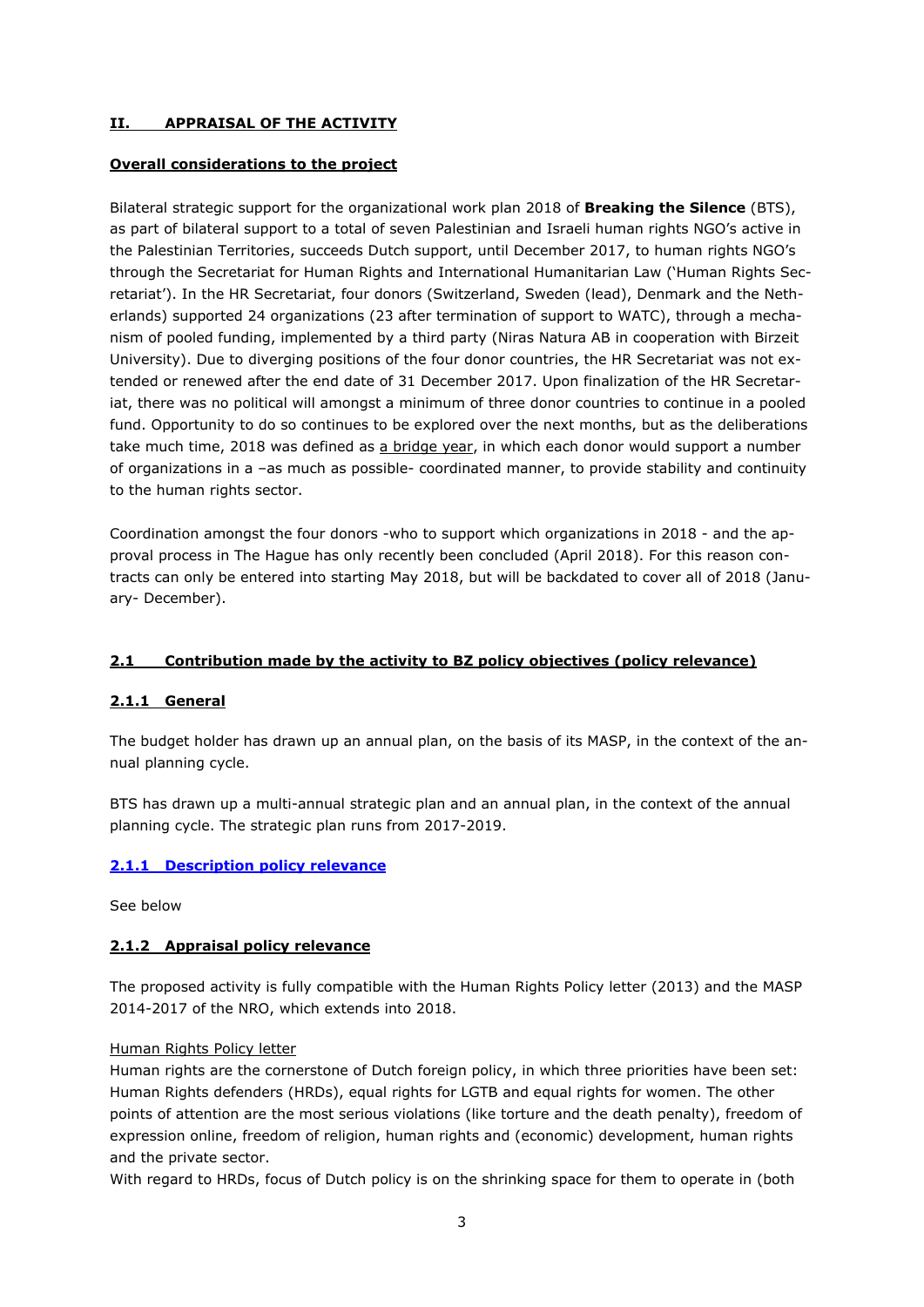through legal means or intimidation and obstruction) as well as support for 'change agents'. Furthermore, capacity building, innovation and protection are central elements.

In the context of Israel/oPt, the situation of HRDs, rights of women, the most serious violations and freedom of expression are all under pressure. Breaking the Silence's (BTS) mission - to "*employ testimonies from soldiers who have served in the oPt since 2000, to stimulate public discourse on the reality of the oPt*" – feeds in very well into the Dutch priority of supporting 'change agents', especially in situation of (armed) conflict. One of BTS' strategic goals is to "*strengthen a valued based approach to the occupation in the Israeli public agenda through the use of soldiers' testimonies*", a goal it has been working on since its foundation in 2004.

Broader political instability in the Middle East and the potential for further countries and regimes to crumble, are elements that cultivate a 'fear of change' among the Israeli public when it comes to the occupation and human rights violations that go with it. Combined with a general indifference to the everyday consequences of HR violations in the oPt, the occupation is accepted as a 'necessary evil'. In a political climate that is dominated by right wing politicians and with strong influence from the pro-settler camp, the responsibility of resisting the occupation rests mainly on the shoulder of Israeli HR- and civil society organizations. As a consequence, BTS has seen increased attempts to silence and even shut its work (as did other Israeli HR anti-occupation organizations), which included –according to BTS- attacks from the highest political echelons, physical and personal attacks, cyber attacks and legal restrictions. Being a group of former soldiers, BTS was specifically targeted. These developments forced the organization to review its strategic plan and add a new strategic goal to their plan, on "… *ensuring the ability of a valued based opposition to the occupation to operate within the reality of a shrinking democratic space*". In this context, it can also be concluded that BTS' activities tie in very well with the Dutch HR policy goal to support the freedom of expression.

# NRO MASP (2014 -2017, extended into 2018)

According to the current MASP, NRO interventions "*are tailor made to meet the priorities contained in the Human Rights Policy Letter (2013), in the context of the occupation and the improvement of public administration by the PA*", with support for HRDs as one of its focal areas. Human rights support is one of the foreign policy instruments in the MASP.

| Nr.                                     | Criteria policy relevance                                                                                                                                                                            | YES/NO/N.A. |  |
|-----------------------------------------|------------------------------------------------------------------------------------------------------------------------------------------------------------------------------------------------------|-------------|--|
| Apllicable to all budget holders        |                                                                                                                                                                                                      |             |  |
| 2.1.1                                   | The activity ties in with the operational objectives in the Explanatory Mem-<br>orandum and the related policy memorandum (policy theory and <i>inter-</i><br>vention logic).                        | <b>YES</b>  |  |
| 2.1.2                                   | The activity ties in with the ODA result areas and spearheads.                                                                                                                                       | <b>YES</b>  |  |
| 2.1.3                                   | The proposed activity/intervention is relevant to the crosscutting themes of<br>women's rights and gender equality / climate / PSD / coherence and<br>strengthening of civil society organisations*. | <b>YES</b>  |  |
| Only if applicable to the budget holder |                                                                                                                                                                                                      |             |  |
| 2.1.4                                   | The activity / intervention ties in with the annual plan.                                                                                                                                            | <b>YES</b>  |  |

The work of BTS fits very well into the support for HRDs, as explained above.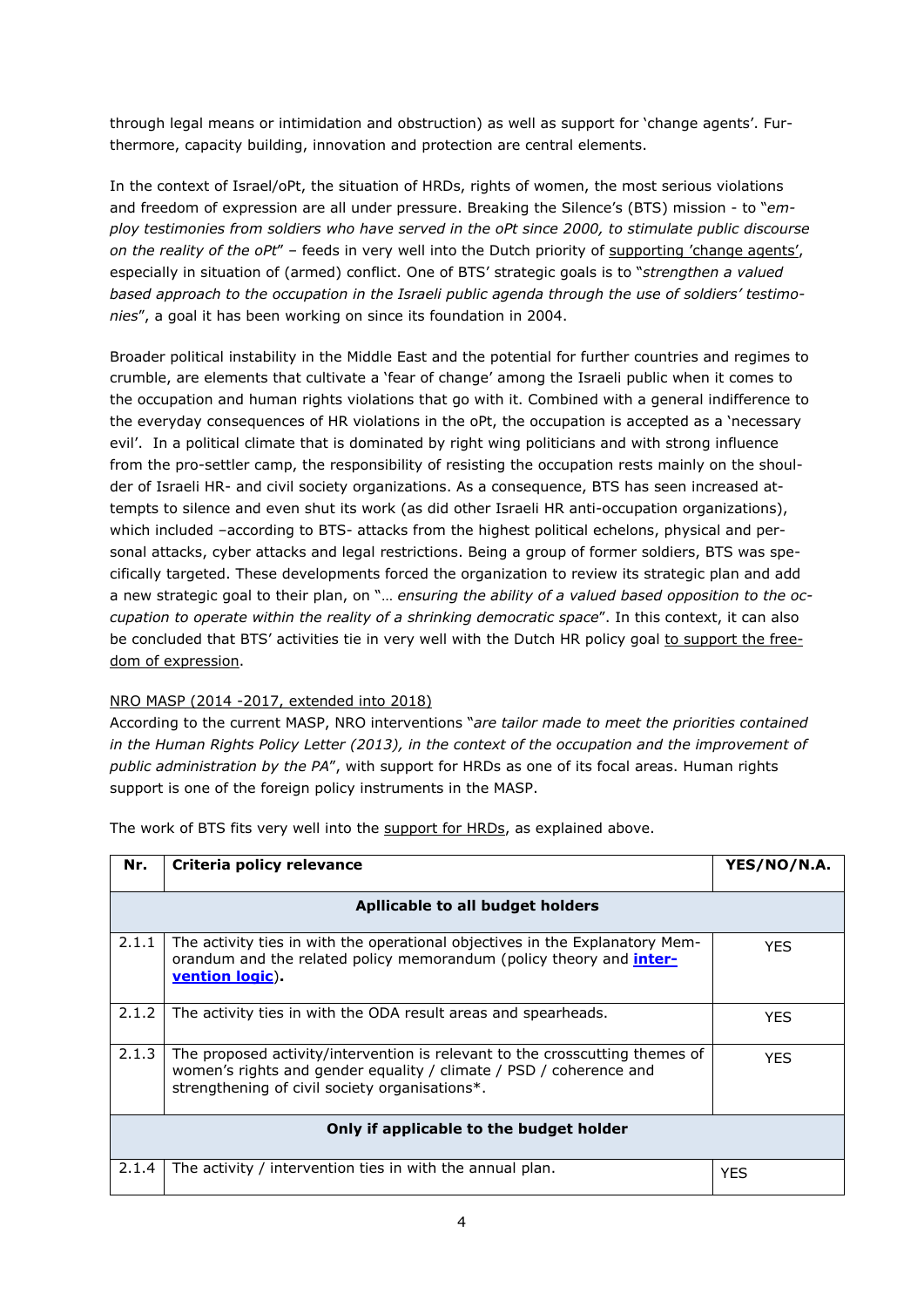| 2.1.5                                                                | The activity/ intervention ties in with the result chain of the MIB/ MASP.                   | <b>YES</b> |
|----------------------------------------------------------------------|----------------------------------------------------------------------------------------------|------------|
| Only for activities to which specific policy criteria are applicable |                                                                                              |            |
| 2.1.6                                                                | The activity/ intervention ties in with the policy objectives of the policy in-<br>strument. | <b>YES</b> |

\* 2.1.3: With regard to the relevance of cross cutting themes, BTS activities relate to the coherence and strengthening of civil society organisations.

# **2.2 Objectives (outcomes), results (outputs) and activities according to the SMART principle**

BTS works with an annual work plan and a logical framework, in which the strategic goals are broken down into objectives, outcomes and target groups, outputs, indicators, sources of verification and activities (for the full 2018 logical framework, see annex 1).

A summary of the goals and objectives reads as follows:

Goal 1: To produce materials based on soldiers' testimonies about the nature of Israel's occupation of the oPt.

Objectives:

- 1. An up to date internet-based testimony database that provides access to soldiers' testimonies on IDF activities in the oPt.
- 2. Production of testimony collections that shed light on specific military practices and events in the oPt.

Goal 2: To strengthen a value-based opposition to the occupation in the Israeli public through the use of soldiers' testimonies.

Objectives:

- 1. To contribute a strong, value-based, anti-occupation voice in the Israeli media.
- 2. To cultivate a cadre of Israeli opinion shapers that are motivated to promote a value-based opposition to the occupation.
- 3. To expose the Israeli pro-democratic, liberal camp to the ongoing HR abuses inherent in the occupation through educational activities.

Goal 3: To increase opposition in the international arena to Israel's prolonged occupation of the oPt based on global shared values.

Objectives:

- 1. Key international public figures are challenged to respond to the prolonged nature of the Israeli occupation of the oPt.
- 2. The international public is made more aware of the reality of the ongoing occupation and human rights abuses in the oPt.
- 3. To encourage diaspora Jewish communities to voice their opposition to the occupation.

Goal 4: To ensure the ability of a value-based opposition to the occupation to operate within the reality of a shrinking democratic space in Israel.

Objectives:

- 1. To provide a safe environment for BtS to carry out its mission.
- 2. To cultivate a public and political environment more receptive to HR and anti-occupation messaging.

Goal 5: To strengthen BTS organizational capacity.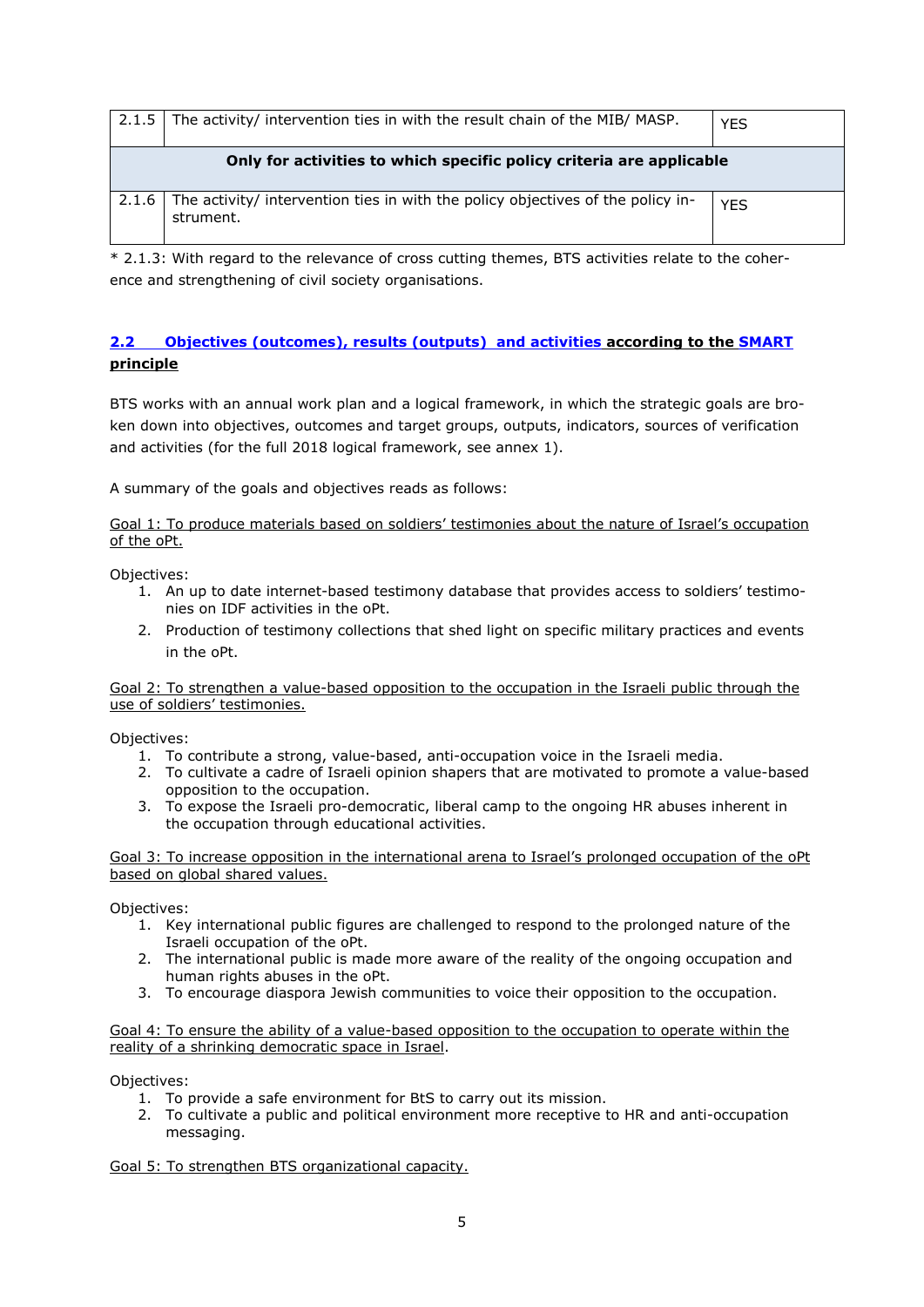Objectives:

- 1. BTS staff members and activists acquire the skills and knowledge needed to effectively implement the work of the organization.
- 2. Organizational memory and data are preserved and leveraged.
- 3. The financial sustainability of the organization is strengthened through a strong and diverse funding base.
- 4. A diverse and strong political and managerial leadership is developed and implemented, which will guide the organization.
- 5. Training and evaluation mechanisms, regulations and materials for tours and lectures are developed for organizational use.

*You should always consider gender aspects when assessing the objectives, results and activities.* 

### **Appraisal with regard to gender**

With regard to the gender aspects of the activity, assess the following:

- The objectives refer specifically to women/men, girls/boys and gender equality. no
- Relevant gender-specific performance indicators have been formulated for each outcome. no
- Relevant gender-specific performance indicators have been formulated for each output. no
- Baseline values, target values and verification methods have been established so that genderspecific data can be collected. no

#### **Explanatory note:**

BTS, as a group of former soldiers advocating to end the occupation, is not working with beneficiaries but with target groups, which are selected on the basis of their relevance for the strategic goals. A break down in gender-specific performance indicators would not add any value in this context. BTS' does have a gender mainstreaming policy and its strategic plan does include gathering testimonies from female soldiers. It is regarded as an important addition to the majority of male voices. The strategic plan sets a target of a 15% increase, even though female soldiers only represent a small number of those serving in combat units of the IDF.

### **V. IMPLEMENTATION**

### **5.1 Budget**

See below.

.

### **5.3 Monitoring**

### **5.3.1 Narrative and financial reports**

*Use the performance assessment decision tree. Give a short explanation with the result of the decision tree.* 

Outcome 7: narrative and financial reports.